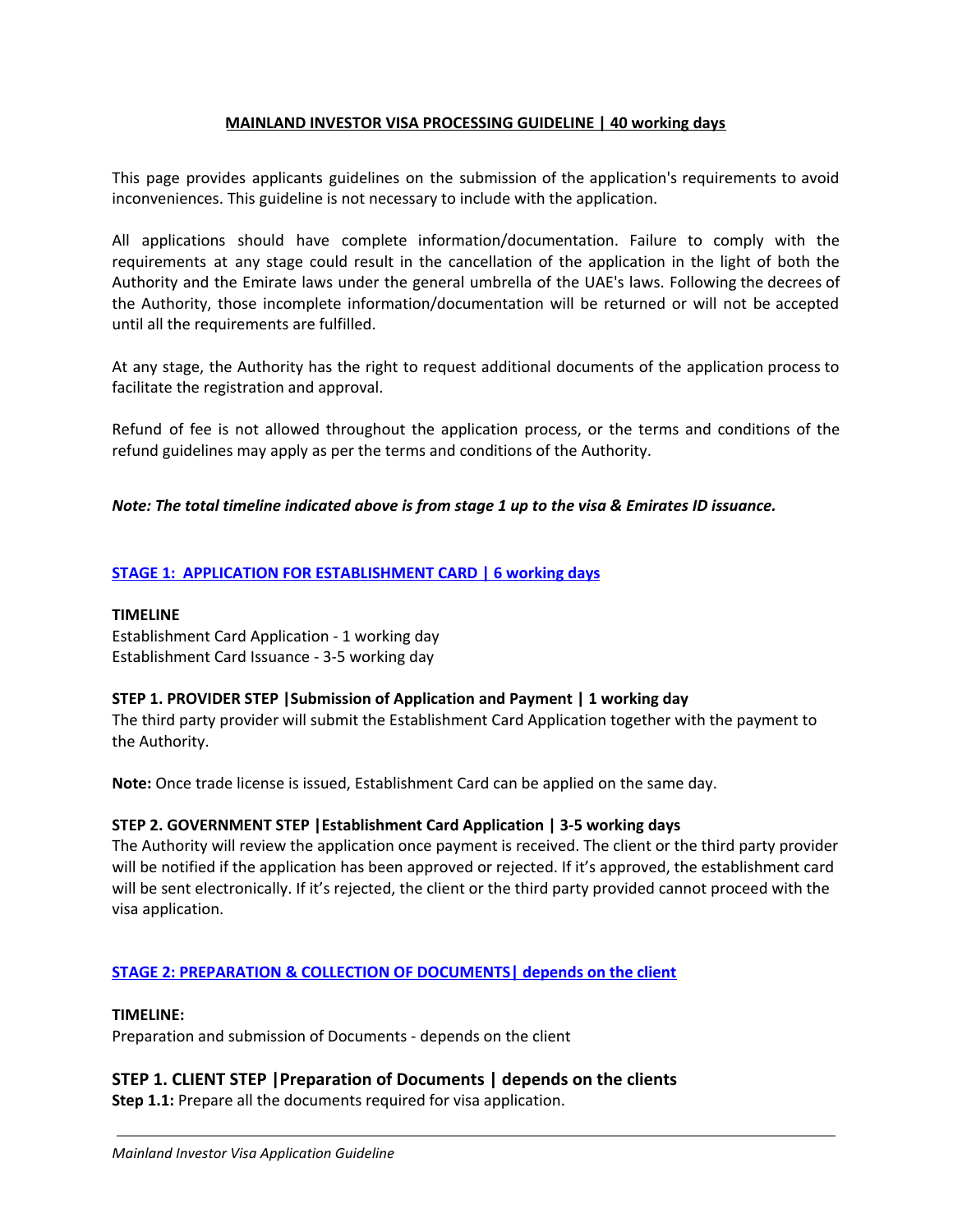| <b>Documents Required</b>                 | <b>Remarks</b>                                                                        |
|-------------------------------------------|---------------------------------------------------------------------------------------|
| <b>Trade License</b>                      | Scanned clear copy,<br>colored                                                        |
| <b>Establishment Card</b>                 | Scanned clear copy,<br>colored                                                        |
| Emirates ID of local partner <sup>1</sup> | Original                                                                              |
| Memorandum of Association                 | Scanned clear copy,<br>colored                                                        |
| Passport copy                             | Scanned clear copy,<br>uncut with full border.<br>Please see the<br>guidelines below. |
| Passport size photo                       | Please see photo<br>guideline below                                                   |
| Tourist Visa (if applicable)              | Scanned clear copy,<br>colored                                                        |
| Residence Cancellation (if applicable)    | Scanned clear copy,<br>colored                                                        |

<sup>1</sup>The Original Emirates ID of Local Partner will be required if his/her name is stated on the Company Establishment Card.

## **Passport Size Photo Guidelines:**

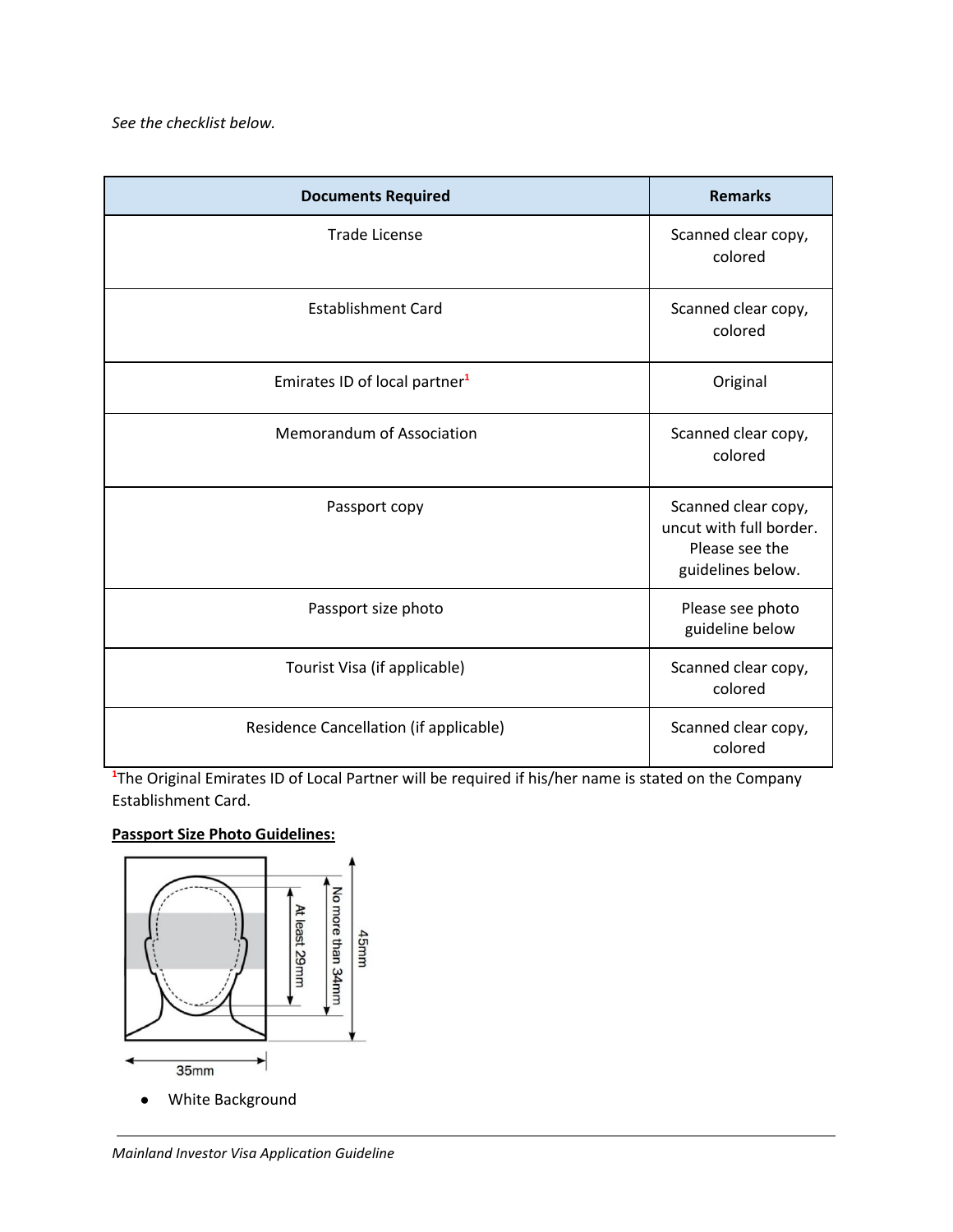- **●** Teeth should not be visible
- **●** Light colored shirts are not allowed
- **●** Jewelry and eyeglasses not allowed
- **●** No handwritten marks allowed on the photos
- **●** Must be in high resolution

#### **Passport Copy Guidelines:**

- Colored and clear full page of passport
- Passport should be valid for a minimum of 6 months
- Amendment/modification page should be included (if applicable)
- Additional remarks for below nationalities:
	- o India First and last page copy
	- o Pakistan First and second page copy
	- $\circ$  Sri Lanka First and fourth page copy
	- o US First and special comment page copy
	- o Nepal First and last page copy

**Step 1.2:** Submit all the necessary documents to the third-party provider together with the payment for visa application.

## **STEP 2. PROVIDER STEP | Collection of Documents and Payment | 1 working day**

**Step 2.1:** Review all the documents submitted and prepare the documents needed for visa application

**Step 2.2:** Submit application and Visa Application Fee for the following fees to the Authority:

**Note:** Submission of documents to the authorities can be done the same day the client submitted the documents. Documents submitted after 3:00 pm will be processed the next day.

## **STAGE 3: VISA PROCESSING | 16 working days**

#### **TIMELINE**

Issuance of E-visa or entry permit - 5-7 working days Issuance of Change Status – 1-2 working days Insurance Application (if applying from Dubai or Abu Dhabi only) - approx 3-5 days (depends on the insurance provider)

## **STEP 1. GOVERNMENT STEP |Visa Processing | 9 working days**

Once application and payment received, the Authorities will review the documents and issue the following:

**Step 1.1:** Issuance of E-visa or Entry Permit *(5-7 working days)* **Step 1.2:** Issuance of Change Status *(1-2 working days)*

## **STEP 2. PROVIDER STEP |Medical and EID Typing| 1 working day**